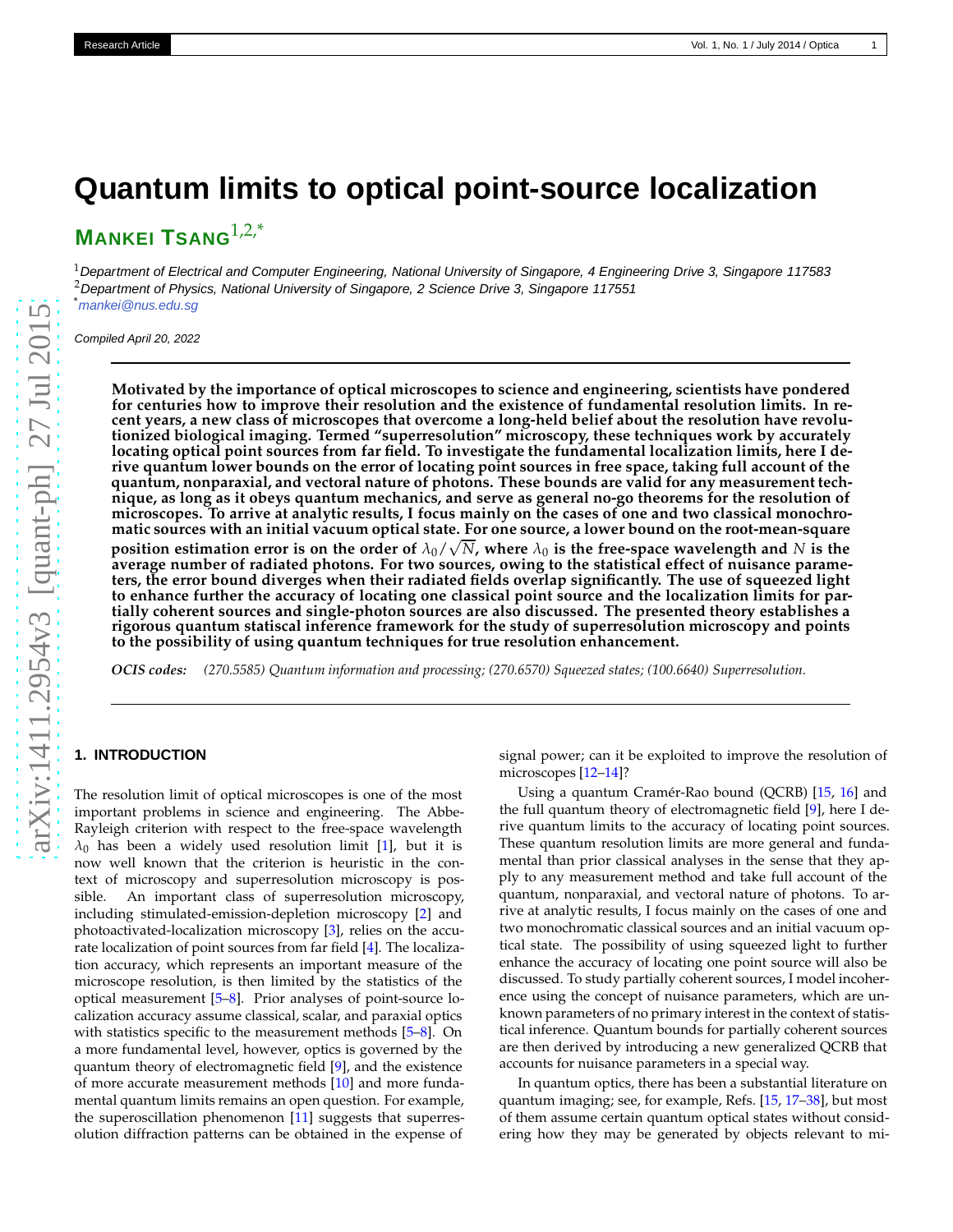croscopy or consider simply the estimation of mirror displacement. Helstrom's derivation of the QCRB for one point source [\[15,](#page-7-5) [17\]](#page-7-7) is the most relevant prior work, although he used the paraxial approximation, did not consider the use of squeezed light, and studied two sources only in the context of binary hypothesis testing [\[15](#page-7-5)]. There have also been intriguing claims of superresolution using the nonclassical photon statistics from single-photon sources [\[34](#page-7-9)[–37](#page-7-10)], but their protocols have not been analyzed using statistical inference, so even though their images appear sharper, the accuracies of their methods in estimating object parameters remain unclear. To investigate their claims, I also derive a quantum bound for locating a singlephoton source.

## **2. QUANTUM PARAMETER ESTIMATION**

Let the initial quantum state of a system be  $|\psi\rangle$ . After unitary evolution  $U(X, T)$  with respect to Hamiltonian  $H(X, t)$  as a function of parameters  $X = (X_1, X_2, ...)$ , the quantum system is measured with outcome *Y*. The probability distribution of *Y* according to Born's rule can be expressed as [\[15](#page-7-5), [16,](#page-7-6) [39](#page-7-11)]

$$
P(Y|X) = \text{tr}\left[E(Y)U(X,T)|\psi\rangle\langle\psi|U^{\dagger}(X,T)\right], \quad (1)
$$

where  $E(Y)$  is the positive operator-valued measure (POVM) that characterizes the quantum measurement and tr denotes the operator trace. Denote the estimator of *X* using *Y* as  $\tilde{X}(Y)$ . The estimation error matrix is defined as

$$
\Sigma_{\mu\nu}(X) \equiv \int dY P(Y|X) \left[ \tilde{X}_{\mu}(Y) - X_{\mu} \right] \left[ \tilde{X}_{\nu}(Y) - X_{\nu} \right]. \tag{2}
$$

For unbiased estimators, the classical Cramér-Rao bound states that [\[40\]](#page-7-12)

$$
\Sigma(X) \ge j^{-1}(X), \tag{3}
$$

which means that  $\Sigma - j^{-1}$  is positive semidefinite. *j*(*X*) is the Fisher information matrix given by

$$
j_{\mu\nu}(X) \equiv \int dY P(Y|X) \left[ \frac{\partial}{\partial \theta_{\mu}} \ln P(Y|X) \right] \left[ \frac{\partial}{\partial \theta_{\nu}} \ln P(Y|X) \right]. \tag{4}
$$

The bound has been used, for example, in Refs. [\[7](#page-6-6), [8](#page-6-5)] to evaluate the point-source localization accuracy for a microscope.

It turns out that, for any POVM and thus any measurement in quantum mechanics, another lower bound exists in the form of the QCRB [\[15,](#page-7-5) [41](#page-7-13)]:

$$
\Sigma(X) \ge j^{-1}(X) \ge j^{-1}(X),
$$
 (5)

which means that  $j^{-1} - J^{-1}$  and  $\Sigma - J^{-1}$  are positivesemidefinite. *J* is the quantum Fisher information (QFI) matrix; it can be obtained by expressing the fidelity  $|\langle \psi | U^{\dagger}(X, T) U(X +$  $(\delta X, T)|\psi\rangle|^2$  in the interaction picture [\[42\]](#page-7-14) and expanding it to the second order of  $\delta X$  [\[43,](#page-7-15) [44](#page-7-16)]. The result is

$$
J_{\mu\nu}(X) = 4 \operatorname{Re} \langle \Delta g_{\mu}(X) \Delta g_{\nu}(X) \rangle, \tag{6}
$$

where Re denotes the real part,  $\langle A \rangle \equiv \langle \psi | A | \psi \rangle$ ,  $\Delta A \equiv A - \langle A \rangle$ , and

$$
g_{\mu}(X) \equiv \frac{1}{\hbar} \int_0^T dt U^{\dagger}(X, t) \frac{\partial H(X, t)}{\partial X_{\mu}} U(X, t)
$$
 (7)

is the generator of the parameter shift in the Heisenberg picture. For *M* trials, the QFI is simply multiplied by *M*, and at least

one component of the QCRB can be attained in an asymptotic  $M \rightarrow \infty$  sense [\[45\]](#page-7-17). If one wishes to consider a new set of parameters *θ* related to the original set *X* and *X* can be expressed as a function of  $\theta$ , the new QFI matrix is simply given by

$$
J'_{ab}(\theta) = \sum_{\mu,\nu} \frac{\partial X_{\mu}}{\partial \theta_a} J_{\mu\nu}(X) \frac{\partial X_{\nu}}{\partial \theta_b} \bigg|_{X=X(\theta)}.
$$
 (8)

Various generalizations of the QCRB and alternatives are available [\[15,](#page-7-5) [46](#page-7-18)[–49](#page-7-19)], but the presented version suffices to illustrate the pertinent physics. In Sec. [6,](#page-4-0) the QCRB will be generalized to a Bayesian version that treats nuisance parameters separately and is used to study partially coherent sources.

<span id="page-1-0"></span>

<span id="page-1-1"></span>**Fig. 1.** A classical point source with dipole moment  $p(t)$  radiating in free space. Its position *r* is estimated by measuring the quantum optical field, with *a*(*k*,*s*) denoting its annihilation operator.

# <span id="page-1-2"></span>**3. ONE CLASSICAL POINT SOURCE**

Consider first a classical point source, as depicted in Fig. [1.](#page-1-0) The Hamiltonian is [\[9\]](#page-7-0)

$$
H(\mathbf{r},t)=H_F+H_I(\mathbf{r},t),\qquad \qquad (9)
$$

$$
H_F = \sum_{s} \int d^3k \,\hbar \omega(k) a^{\dagger}(k, s) a(k, s), \tag{10}
$$

$$
H_I(r,t) = -p(t) \cdot E(r), \qquad (11)
$$

$$
E(r) = \sum_{s} \int d^{3}k \sqrt{\frac{\hbar \omega}{2(2\pi)^{3}\epsilon_{0}}} [i\varepsilon(k,s)a(k,s)e^{ik\cdot r} + \text{H.c.}],
$$
\n(12)

where  $k = k_x \hat{x} + k_y \hat{y} + k_y \hat{z}$  is a wavevector,  $(\hat{x}, \hat{y}, \hat{z})$  denote unit vectors in the Cartesian coordinate system,  $\int d^3$ note unit vectors in the Cartesian coordinate system,  $\int d^3k$  ≡  $\int_{-\infty}^{\infty} dk_x \int_{-\infty}^{\infty} dk_y \int_{-\infty}^{\infty} dk_z$ , *s* is an index for the two polarizations, *ε*(*k*,*s*) is a unit polarization vector,  $\omega(k) = c|k|$ , *c* is the speed of light,  $p(t)$  is the c-number dipole moment of the source,  $r = x\hat{x} + y\hat{y} + z\hat{z}$  is its position,  $\epsilon_0$  is the free-space permittivity,  $a(k, s)$  is an annihilation operator obeying the commutation relation  $[a(k, s), a^{\dagger}(k', s')] = \delta_{ss'}\delta^3(k - k'),$  and H.c. denotes the Hermitian conjugate. Since *p*(*t*) is a c-number, *H<sup>I</sup>* implements a field displacement operation [\[9](#page-7-0)]. The Heisenberg picture of  $a(k, s)$  is

$$
a(k,s,t) \equiv U^{\dagger}(X,t)a(k,s)U(X,t)
$$
 (13)

$$
= e^{-i\omega t} \left[ a(k,s) + \alpha(k,s,r,t) \right], \tag{14}
$$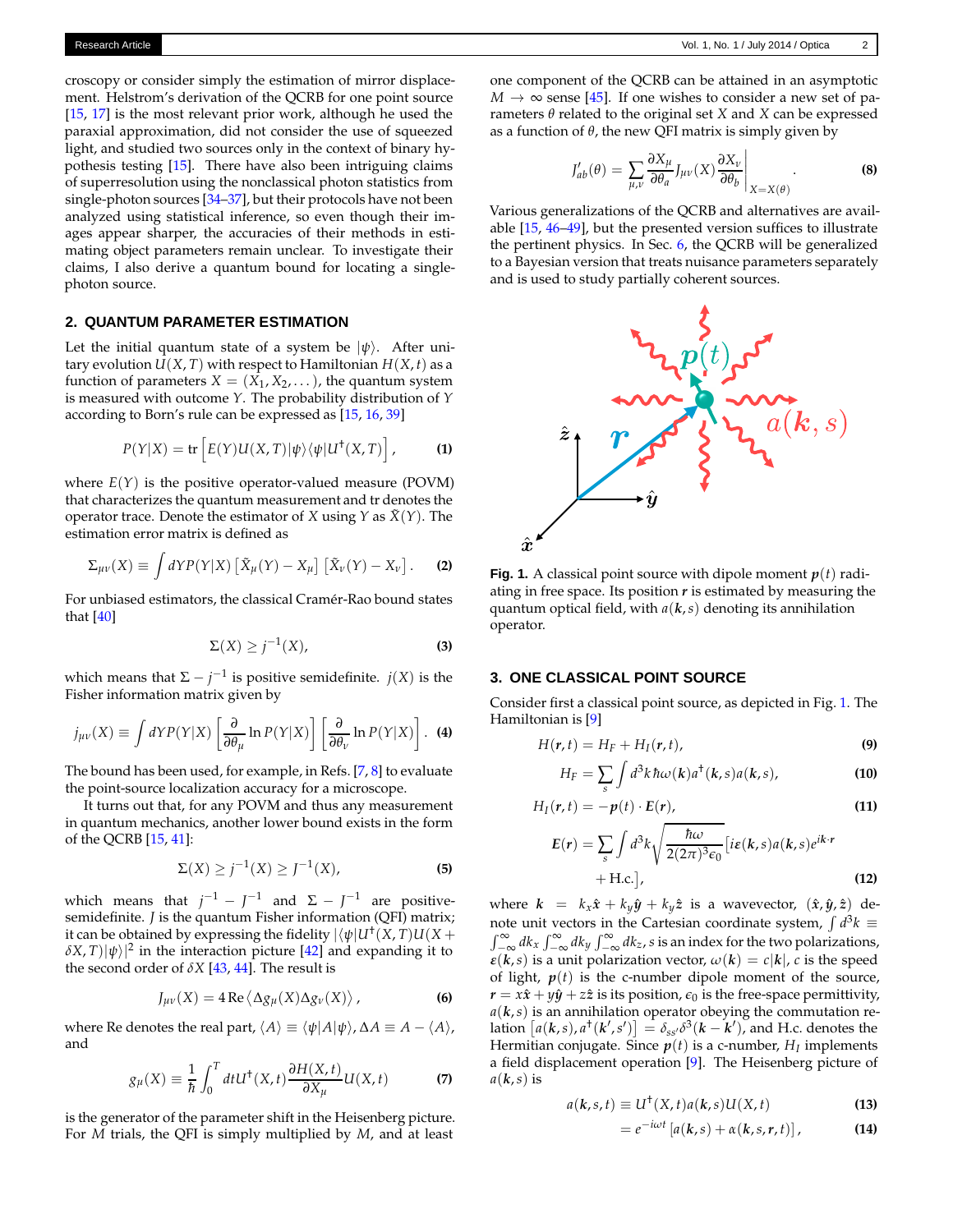where *α* is the radiated field. Assuming  $p(t) = p_0 e^{-i\omega_0 t} + \text{c.c.}$ , where c.c. denotes the complex conjugate, *α* becomes

$$
\alpha(k,s,r,T) = \sqrt{\frac{\omega_0}{2(2\pi)^3 \hbar \epsilon_0}} e^{-ik \cdot r} \varepsilon^*(k,s) \cdot
$$

$$
\left[ p_0 e^{i(\omega - \omega_0)T/2} \frac{\sin((\omega - \omega_0)T/2)}{(\omega - \omega_0)/2} + p_0^* e^{i(\omega + \omega_0)T/2} \frac{\sin((\omega + \omega_0)T/2)}{(\omega + \omega_0)/2} \right],
$$
(15)

which indicates that only the optical modes with  $\omega(\mathbf{k}) = \omega_0$ grow in time, corresponding to the far field, while all the other near-field modes with  $\omega(k) \neq \omega_0$  oscillate. The  $\omega(k) = \omega_0$ relation specifies the spatial frequencies available to the far optical fields [\[50](#page-7-20), [51](#page-7-21)]. Assuming  $T \gg 2\pi/\omega_0$ , such that  $\sin^2[(\omega \pm \omega_0)T/2]/[(\omega \pm \omega_0)/2]^2 \approx 2\pi T\delta(\omega \pm \omega_0)$ , using the identity  $\sum_s \varepsilon_\mu(\mathbf{k},s) \varepsilon_v^*(\mathbf{k},s) = \delta_{\mu\nu} - k_\mu k_\nu / |\mathbf{k}|^2$  [\[9\]](#page-7-0), and switching to the spherical coordinate system for *k*, it can be shown that the average number of radiated photons for an initial vacuum state is

$$
N \equiv \sum_{s} \int d^3k \left| \alpha(k, s, r, T) \right|^2 \approx \frac{|p_0|^2 \omega_0^3 T}{3 \pi \hbar \epsilon_0 c^3}.
$$
 (16)

The far-field limit ( $\omega_0 T \rightarrow \infty$ ) will be assumed hereafter.

I now focus on two representative cases: a linearly polarized dipole with  $p_0 = p_0 \hat{z}$  and a circularly polarized dipole with  $p_0 = p_0(\hat{x} + i\hat{y}) / \sqrt{2}$ . Taking the unknown parameters to be *r*, the generators for *X* =  $(x, y, z)$  can be expressed, after some algebra, as

$$
\Delta g_{\mu}(\mathbf{r}) = -\frac{\sqrt{2}}{W_{\mu}} \Delta P_{\mu}(\mathbf{r}), \quad \mu \in \{x, y, z\},
$$
 (17)

$$
\Delta P_{\mu}(\boldsymbol{r}) \equiv \frac{1}{\sqrt{2}i} \left[ \Delta b_{\mu}(\boldsymbol{r}) - \Delta b_{\mu}^{\dagger}(\boldsymbol{r}) \right], \tag{18}
$$

where ∆*b<sup>µ</sup>* is a normalized annihilation operator defined as

$$
\Delta b_{\mu}(r) \equiv W_{\mu} \sum_{s} \int d^{3}k \, \left[ -ik_{\mu} \alpha^{*}(\mathbf{k}, s, r, T) \right] \Delta a(\mathbf{k}, s), \qquad (19)
$$

such that  $[\Delta b_{\mu}(r), \Delta b_{\nu}^{\dagger}(r)] = \delta_{\mu\nu}$ , and the normalization constants *Wµ* are

$$
W_{\mu} \equiv \left[ \sum_{s} \int d^{3}k \, k_{\mu}^{2} \left| \alpha_{\mu}(\mathbf{k}, s, \mathbf{r}, T) \right|^{2} \right]^{-1/2}.
$$
 (20)

The *d* 3 *k* integrals can again be computed with the help of the farfield assumption and spherical coordinates. The results depend on  $p_0$ ; for  $p_0 = p_0 \hat{z}$ ,

$$
W_x = W_y = \sqrt{\frac{5}{2}} \frac{\lambda_0}{2\pi\sqrt{N}}, \qquad W_z = \frac{\sqrt{5}\lambda_0}{2\pi\sqrt{N}}, \qquad \textbf{(21)}
$$

and for  $p_0 = p_0(\hat{x} + i\hat{y}) / \sqrt{2}$ ,

$$
W_x = W_y = \sqrt{\frac{10}{3}} \frac{\lambda_0}{2\pi\sqrt{N}}, \qquad W_z = \sqrt{\frac{5}{2}} \frac{\lambda_0}{2\pi\sqrt{N}}, \qquad \textbf{(22)}
$$

but the important point here is that they are all on the order of  $\lambda_0/\sqrt{N}$ , where  $\lambda_0 \equiv 2\pi c/\omega_0$  is the free-space wavelength. The QFI becomes

$$
J_{\mu\nu}(\boldsymbol{r}) = \frac{8}{W_{\mu}^2} \left\langle \Delta P_{\mu}(\boldsymbol{r}) \Delta P_{\nu}(\boldsymbol{r}) \right\rangle.
$$
 (23)

For an initial vacuum state (or any coherent state),  $\langle \Delta P_{\mu}(\mathbf{r}) \Delta P_{\nu}(\mathbf{r}) \rangle = \delta_{\mu\nu}/2$ , and the QCRB is hence

<span id="page-2-3"></span>
$$
J_{\mu\nu}(r) = \frac{4}{W_{\mu}^2} \delta_{\mu\nu}, \qquad \qquad \Sigma_{\mu\mu}(r) \geq \frac{W_{\mu}^2}{4}, \qquad \qquad (24)
$$

meaning that the quantum resolution limit in terms of the rootmean-square error  $\sqrt{\Sigma_{\mu\mu}}$  is on the order of  $\lambda_0/\sqrt{N}$ . I call this limit the quantum shot-noise limit. Generalization to lossless media is straightforward and results simply in  $\lambda_0$  being replaced by the wavelength in the medium. Sec. [9](#page-5-0) shows that a single-photon source also obeys this limit with repeated trials.

Assuming uncorrelated photons, Refs. [\[5](#page-6-4)[–7,](#page-6-6) [25](#page-7-22)] derived a similar limit in the form of  $\sigma/\sqrt{N}$ , where  $\sigma$  is the width of the imaging point-spread function. While their limit also scales as  $1/\sqrt{N}$ , all those analyses assume the paraxial approximation and measurement by a photon-counting camera, whereas the quantum shot-noise limit here is valid for any numerical aperture and any measurement, including common methods such as photon counting, homodyne/heterodyne detection, and digital holography. The limit in Refs. [\[5](#page-6-4)[–7,](#page-6-6) [25](#page-7-22)] also implies that the quantum shot-noise limit is reasonably tight, as the camera measurement with suitable postprocessing can at least follow the quantum-optimal shot-noise scaling. Sec. [4](#page-2-0) shows that homodyne measurement with a special local-oscillator field can also approach the quantum limit if the radiation is coherent.

<span id="page-2-4"></span>For a concrete numerical example, consider the semiclassical paraxial analysis of conventional single-molecule microscopy by Ober *et al.* [\[7\]](#page-6-6), who used the classical Cramér-Rao bound and a shot-noise assumption to derive a limit of 2.301 nm on the root-mean-square localization error for a free-space wavelength of 520 nm, a numerical aperture of 1.4, a photon collection efficiency of 0.033, a photon flux of  $2 \times 10^6$  s<sup>-1</sup>, an acquisition time of 0.01 s. If the efficiency were 1, their limit would become 0.418 nm. In comparison, if I take the refractive index of the immersion oil to be 1.52,  $\lambda_0 = 520 \text{ nm}/1.52 = 342 \text{ nm}$ to be the wavelength in the medium, and the photon number to be  $N = 2 \times 10^4$ , the quantum shot-noise limit according to Eqs. [\(21\)](#page-2-1), [\(22\)](#page-2-2), and [\(24\)](#page-2-3) is  $\lambda_0/(2\pi\sqrt{N}) = 0.385$  nm times a constant factor close to 1.

<span id="page-2-5"></span>It remains to be seen whether superoscillation techniques are similarly efficient, but the key point here is that, since the quantum bound is valid for any measurement and conventional methods can already get close to it, no other measurement technique is able to offer any significant advantage in resolution enhancement over the conventional methods.

## <span id="page-2-0"></span>**4. QUANTUM ENHANCEMENT**

<span id="page-2-1"></span>Even though the source is classical, quantum enhancement is possible if the initial state  $|\psi\rangle$  is nonclassical, as I now show. If ∆*g<sup>µ</sup>* were independent of the parameter, the accuracy could be enhanced by squeezing and measuring the conjugate quadrature [\[52\]](#page-8-0). Although ∆*gµ*(*r*) depends on the unknown *r* here, the radiated field can be approximated as  $\alpha(k, s, r, T) \approx$  $\alpha(k, s, r_0, T)$ , resulting in  $\Delta g_u(r) \approx \Delta g_u(r_0)$ , provided that

$$
|\boldsymbol{r} - \boldsymbol{r}_0| \ll \lambda_0 \tag{25}
$$

<span id="page-2-2"></span>with respect to a known reference position  $r_0$ . The acquisition of such prior information will require a fixed amount of overhead resource, but once it is done, one can squeeze the quadrature

$$
\Delta Q_{\mu}(r_0) \equiv \frac{1}{\sqrt{2}} \left[ \Delta b_{\mu}(r_0) + \Delta b_{\mu}^{\dagger}(r_0) \right]
$$
 (26)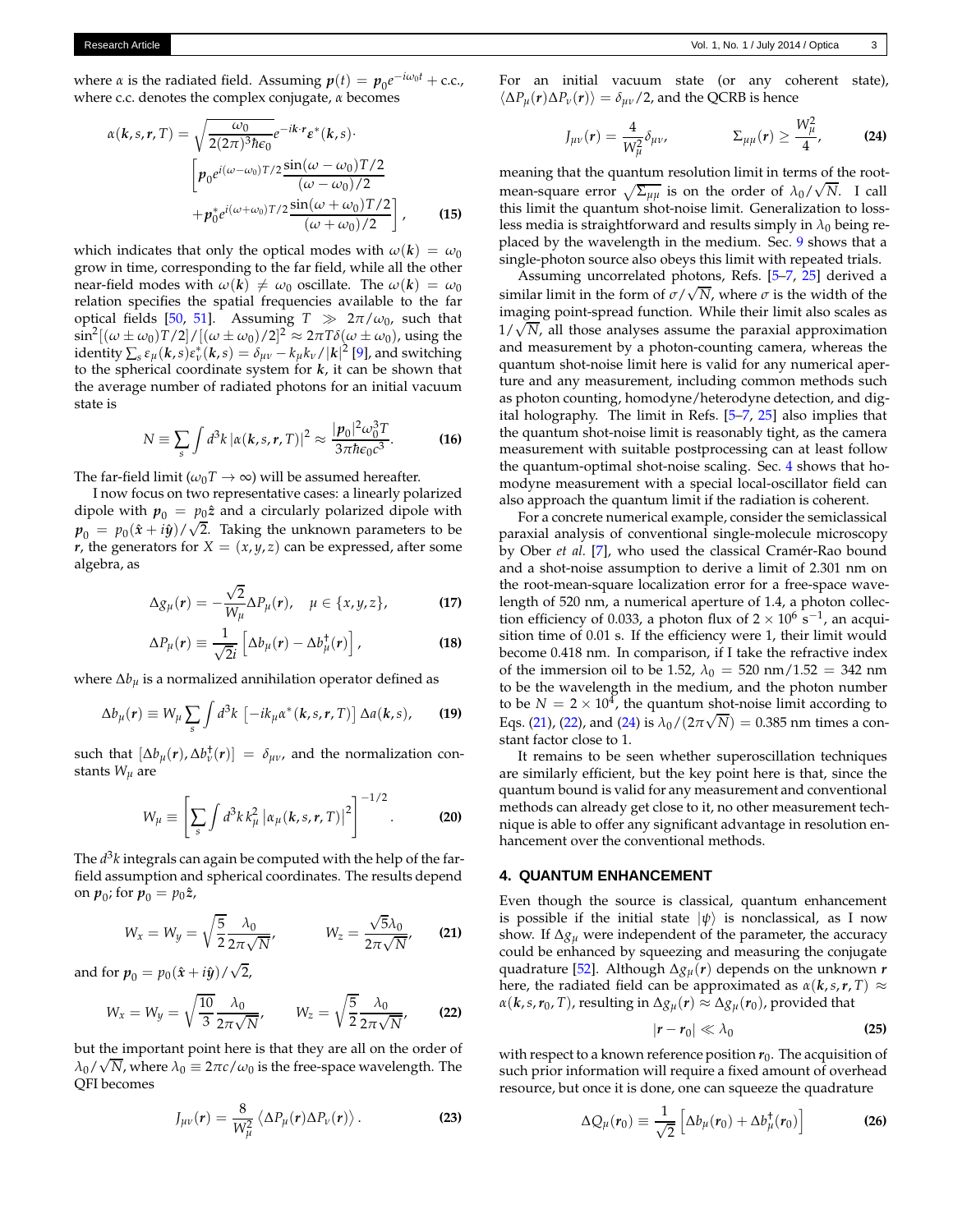in the initial state and perform a homodyne measurement of  $\Delta Q$ <sup> $\mu$ </sup>( $r_0$ ) to estimate *r* much more accurately. Since  $[\Delta Q_{\mu}(r_0), \Delta Q_{\nu}(r_0)] = 0$ , all three quadratures can be squeezed and measured simultaneously in principle. The estimation error becomes

$$
\Sigma_{\mu\mu}(r) \approx \frac{W_{\mu}^2}{2} \left\langle \Delta Q_{\mu}^2(r_0) \right\rangle, \tag{27}
$$

and the error reduction below the shot-noise limit is determined by the squeezing factor, which is limited by the average photon number  $N_0$  in the initial state (not to be confused with *N*). Using  $\left\langle \Delta Q_{\mu}^{2}(r_{0}) \right\rangle + \left\langle \Delta P_{\mu}^{2}(r_{0}) \right\rangle \leq 2N_{0} + 1$  and the uncertainty relation  $\langle \Delta Q_\mu^2 \rangle \langle \Delta P_\mu^2 \rangle \geq 1/4$ , it can be shown that

$$
\left\langle \Delta Q_{\mu}^2(r_0)\right\rangle \geq \frac{f(N_0)}{2}, \quad \left\langle \Delta P_{\mu}^2(r_0)\right\rangle \leq \frac{1}{2f(N_0)},
$$
 (28)

$$
f(N_0) \equiv (2N_0 + 1) \left[ 1 - \sqrt{1 - (2N_0 + 1)^{-2}} \right], \qquad (29)
$$

where

$$
f(0) = 1,
$$
  $f(N_0) \approx \frac{1}{4N_0}$  for  $N_0 \gg 1.$  (30)

With a zero-mean minimum-uncertainty state and all initial photons in the  $\Delta b$ <sup>*µ*</sup>( $r$ <sub>0</sub>) mode, the estimation error becomes

$$
\Sigma_{\mu\mu}(\boldsymbol{r}) \approx \frac{W_{\mu}^2}{2} \left\langle \Delta Q_{\mu}^2(\boldsymbol{r}_0) \right\rangle = \frac{W_{\mu}^2}{4} f(N_0). \tag{31}
$$

The enhancement factor  $f(N_0)$  is optimal, as the QCRB can be further bounded by

$$
\Sigma_{\mu\mu}(r) \ge J_{\mu\mu}^{-1}(r) = \frac{W_{\mu}^2}{8\langle \Delta P_{\mu}^2(r) \rangle} \ge \frac{W_{\mu}^2}{4}f(N_0).
$$
 (32)

This means that squeezed light with average photon number *N*<sup>0</sup> can beat the quantum shot-noise limit to the mean-square error by roughly a factor of *N*<sub>0</sub>.

The optical mode to be squeezed has a profile  $ik<sub>u</sub>α(k, s, r<sub>0</sub>, T)$ . This means that, in real space, the electric field profile of the mode should be the spatial derivative of the radiated field. This kind of squeezing and measurement has actually been demonstrated experimentally, albeit in the paraxial regime, by Taylor *et al.* in the context of particle tracking [\[38](#page-7-8)], where the weak scatterer under a strong pump can be modeled as a classical source, similar to the implementation of field displacement by a beam splitter [\[53](#page-8-1)], and the spatial mode profile of the squeezed light and the local oscillator is a spatial derivative of the scattered field. To realize an enhancement in practice, accurate phase locking of the squeezed light and the local oscillator to the radiated field and a high measurement efficiency are crucial. Phase locking cannot be achieved with incoherent point sources such as fluorescent markers, but can be done with dielectric particles via Rayleigh scattering [\[38\]](#page-7-8) or second-harmonic nanoparticles [\[54,](#page-8-2) [55\]](#page-8-3); the latter are especially promising for biological imaging applications [\[56](#page-8-4)].

# <span id="page-3-1"></span>**5. TWO CLASSICAL POINT SOURCES**

Next, consider two classical point sources at *r* and *r* ′ , as shown in Fig. [2.](#page-3-0) The Hamiltonian is now

$$
H(\mathbf{r},\mathbf{r}',t)=H_F+H_I(\mathbf{r},\mathbf{r}',t),\qquad(33)
$$

$$
H_I(\boldsymbol{r},\boldsymbol{r}',t)=-\boldsymbol{p}(t)\cdot\boldsymbol{E}(\boldsymbol{r})-\boldsymbol{p}'(t)\cdot\boldsymbol{E}(\boldsymbol{r}').
$$
 (34)

<span id="page-3-0"></span>

**Fig. 2.** Two classical point sources with dipole moments  $p(t)$ and  $p'(t)$  at  $r$  and  $r'$  with quantum optical radiation.

The Heisenberg picture of  $a(k, s)$  becomes  $a(k, s, t)$  =  $e^{-i\omega t}[a(\mathbf{k},s)+\alpha(\mathbf{k},s,\mathbf{r},t)+\alpha'(\mathbf{k},s,\mathbf{r}',t)]$ , where *α* and *α*<sup>'</sup> are the radiated fields from the two sources, *α* is the same as before, and *α* ′ has the same expression as *α* except that *p* is replaced by *p* ′ and *r* by *r* ′ . One can then follow the preceding procedure to obtain the QCRB for estimating *r* and *r* ′ . To highlight the important physics, however, consider here the estimation of just two parameters  $X = (x, x')$ . The generators  $\Delta g_x$  and  $\Delta g_{x'}$  may not commute, and the QFI matrix for an initial vacuum or any coherent state now has off-diagonal components:

$$
J_{xx'}(X) = J_{x'x}(X)
$$
  
= 4 Re  $\sum_{s} \int d^3k k_x^2 \alpha^*(k, s, r, T) \alpha'(k, s, r', T),$  (35)

while  $J_{xx}$  remains the same and  $J_{x'x'}$  has a similar expression to *J*<sub>*xx*</sub>. *J<sub>xx</sub>* and *J*<sub>*x'x'*</sub> still obey a shot-noise scaling with the average photon number, but the nonzero off-diagonal components mean that the parameters act as nuisance parameters to each other, and the QCRB with respect to, say, *x* is always raised:

$$
\Sigma_{xx}(X) \ge \frac{1}{J_{xx}[1-\kappa(X)]},
$$
\n(36)

where the resolution degradation factor, defined as

$$
\kappa(X) \equiv \frac{J_{xx'}^2(X)}{J_{xx}J_{x'x'}} = \frac{(\text{Re}\sum_{s} \int d^3k \, k_x^2 \alpha^* \alpha')^2}{\sum_{s} \int d^3k \, k_x^2 |\alpha|^2 \sum_{s} \int d^3k \, k_x^2 |\alpha'|^2},\tag{37}
$$

is within the range  $0 \leq \kappa \leq 1$  and determined by the overlap between the two differential mode profiles. The nuisanceparameter effect generalizes the Rayleigh criterion and other classical results [\[8](#page-6-5)] by revealing a fundamental measurementindependent degradation of resolution for two point sources with overlapping radiation. For example, Fig. [3](#page-4-1) plots *κ* against  $|x - x'| / λ_0$ , assuming  $p = p' = p_0 e^{-iω_0 t} + \text{c.c.}$ ,  $T \gg 2\pi / ω_0$ ,  $p_0 = p_0 \hat{x}$ ,  $y = y'$ , and  $z = z'$ .  $\kappa \approx 0$  for  $|x - x'| \gg \lambda_0$ , as expected, but it approaches 1 and leads to a diverging QCRB when  $|x - x'| \ll \lambda_0$ . Sec. [8](#page-5-1) shows that the degradation effect should still exist for two partially coherent sources.

The degradation effect can be avoided by minimizing the overlap before each source is located independently. The overlap can be reduced by making the radiated fields separate in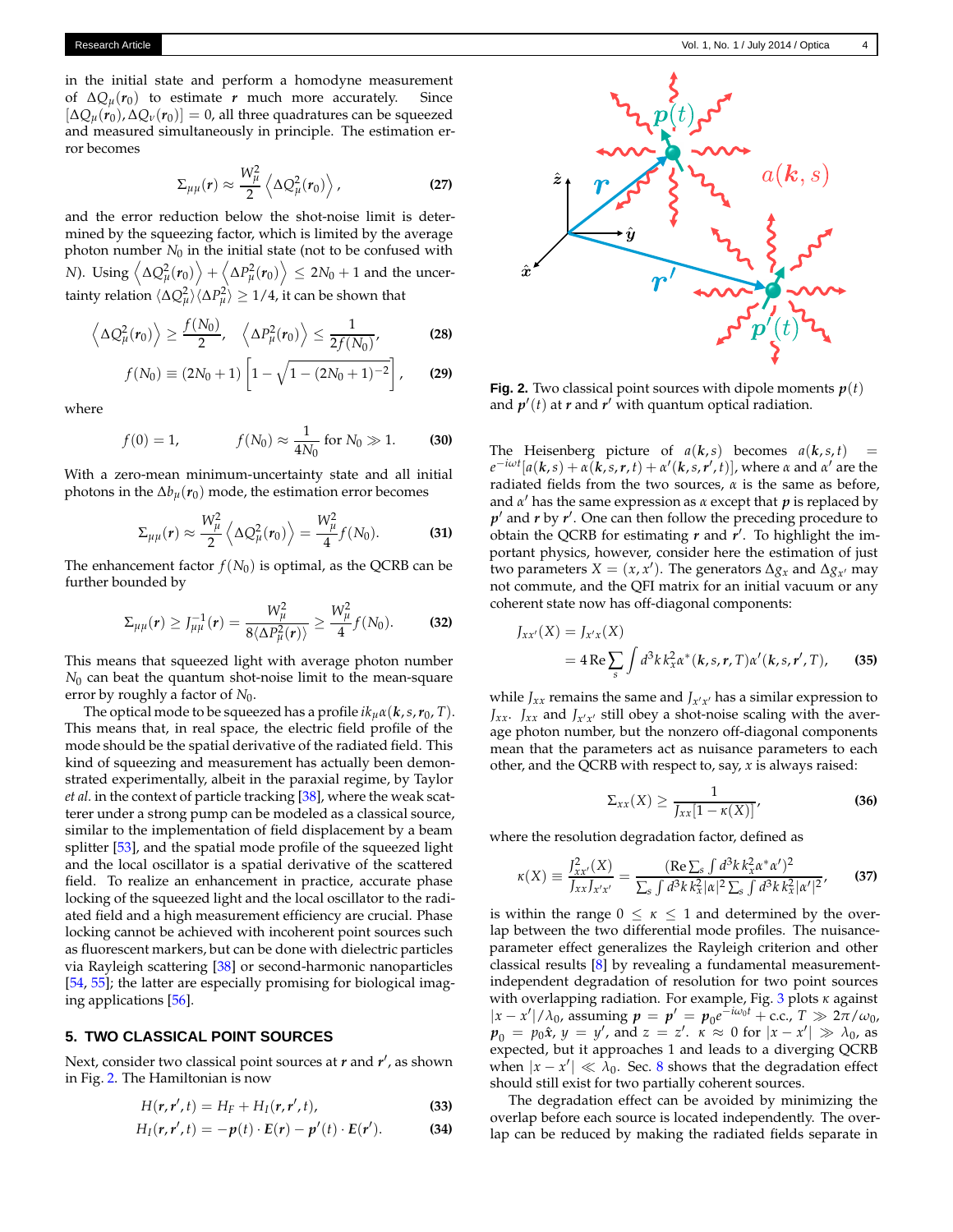space, time, frequency, quadrature, or polarization; time multiplexing of point sources has especially been the key driver in current superresolution microscopy [\[2](#page-6-1)[–4](#page-6-3)].

Note that *κ* also depends on the relative phase between *α* and *α* ′ . For example, under the assumptions in the caption of Fig. [3,](#page-4-1) it can be shown that the QFI matrix transformed with respect to the average position  $(x + x')/2$  and the separation  $x - x'$  is diagonal. The QFI component with respect to the average position still obeys a shot-noise scaling, while the increase in *κ* can be traced to the increased error in estimating the separation. Similarly, when *α* and *α* ′ are 180◦ out of phase but otherwise obey the same assumptions, *κ* remains the same but its increase is now due to the increased error for the average position. An interesting scenario occurs when *α* and *α* ′ are 90◦ out of phase, the two fields are in orthogonal quadratures, *κ* becomes zero, and they can be measured separately using homodyne or heterodyne detection. This phenomenon suggests that structured illumination [\[51,](#page-7-21) [57](#page-8-5)[–59](#page-8-6)] can be used to excite the sources, such that their relative phase and amplitude can be controlled to some degree and the overlap can be reduced for certain ranges of parameters.

When the overlap is unavoidable or when the generators do not commute, heterodyne measurements can still be used to measure both quadratures of  $a(k, s, T)$  and should have a classical Fisher information within a factor of 1/2 of the QFI. Quantum enhancement may also be possible using entangled squeezed states [\[60\]](#page-8-7); the specific experimental design will be left for future studies.

<span id="page-4-1"></span>

**Fig. 3.** Plot of the resolution degradation factor *κ* versus the true separation  $|x - x'| / \lambda_0$  between two in-phase point sources, assuming  $p = p' = p_0 e^{-i\omega_0 t} + \text{c.c.}$ ,  $T \gg 2\pi/\omega_0$ ,  $p_0 = p_0 \hat{x}$ ,  $y = y'$ , and  $z = z'$ . At  $|x - x'| = 0$ , the Fisher information matrix is singular [\[61](#page-8-8), [62](#page-8-9)]. *κ* remains the same for two out-of-phase sources with otherwise the same assumptions.

# <span id="page-4-0"></span>**6. BAYESIAN QUANTUM CRAMÉR-RAO BOUND WITH NUISANCE PARAMETERS**

Incoherent sources are characterized by the statistical fluctuations of the fields [\[9\]](#page-7-0). For point-source radiation, incoherence originates from the randomness of the amplitude, phase, and direction of the point dipole. In the context of statistical inference, these random variables are most suitably modeled as nuisance parameters. There are many ways to generalize the Cramér-Rao bounds when nuisance parameters are present [\[63\]](#page-8-10). The pre-

vious sections show one way, which includes the nuisance parameters as part of the wanted parameters *X*. To derive tighter bounds for other types of nuisance parameters, here I start with a Bayesian QCRB and generalize a classical approach by Miller and Chang [\[63](#page-8-10), [64\]](#page-8-11). Let *Z* be a set of nuisance parameters, and suppose first that *Z* is given. The Bayesian estimation error matrix is

$$
\begin{aligned} \Sigma_{\mu\nu}(Z) &\equiv \int dX dY P(Y|X,Z) P_{X|Z}(X|Z) \left[ \tilde{X}_{\mu}(Y,Z) - X_{\mu} \right] \\ &\times \left[ \tilde{X}_{\nu}(Y,Z) - X_{\nu} \right], \end{aligned} \tag{38}
$$

where  $P_{X|Z}(X|Z)$  is the prior distribution of *X* conditioned on *Z*. Note that this Bayesian definition of error regards *X* as a random parameter by averaging over its prior and is different from the frequentist definition in Eq. [\(2\)](#page-1-1) [\[40](#page-7-12)]. A Bayesian quantum Cramér-Rao bound valid for any estimator is given by [\[46,](#page-7-18) [47](#page-7-23)]

<span id="page-4-2"></span>
$$
\bar{\Sigma}(Z) \ge \bar{J}^{-1}(Z),\tag{39}
$$

$$
\overline{J}(Z) = \mathbb{E}_{X|Z} \left[ J(X|Z) \right] + j(Z), \tag{40}
$$

where  $J(X|Z)$  is the same QFI as before, except that it is now conditioned on *Z*,  $\mathbb{E}_{X|Z}$  denotes expectation over  $P_{X|Z}(X|Z)$ , and  $j(Z)$  is a prior Fisher information defined as

$$
j_{\mu\nu}(Z) \equiv \int dX P_{X|Z}(X|Z) \left[ \frac{\partial}{\partial X_{\mu}} \ln P_{X|Z}(X|Z) \right] \times \left[ \frac{\partial}{\partial X_{\nu}} \ln P_{X|Z}(X|Z) \right].
$$
 (41)

If *Z* is a random parameter with prior distribution given by  $P_Z(Z)$ , the estimation error is

$$
\Pi_{\mu\nu} \equiv \mathbb{E}_Z \left[ \tilde{\Sigma}'(Z) \right],
$$
\n
$$
\tilde{\Sigma}'(Z) \equiv \int dX dY P(Y|X, Z) P_{X|Z}(X|Z) \left[ \tilde{X}_{\mu}(Y) - X_{\mu} \right]
$$
\n
$$
\times \left[ \tilde{X}_{\nu}(Y) - X_{\nu} \right],
$$
\n(43)

where  $\mathbb{E}_{Z}$  denotes expectation over  $P_{Z}$  and the estimator  $\tilde{X}_{\mu}(Y)$ can no longer depend on *Z*. The lower bound in Eq. [\(39\)](#page-4-2) still holds for  $\bar{\Sigma}'(Z)$ , so one can obtain a lower bound on  $\Pi$  given by

<span id="page-4-3"></span>
$$
\Pi \geq \mathbb{E}_Z \left[ J^{-1}(Z) \right]. \tag{44}
$$

The important mathematical feature of this bound is that the expectation with respect to the nuisance parameter *Z* is taken after the inverse of the conditional QFI matrix. This can sometimes lead to a tighter bound than a QCRB that includes *Z* as part of *X*. Note also that this Bayesian bound is valid for any estimator, not just the unbiased ones, unlike the claim in Ref. [\[64](#page-8-11)]. The tightness of the bound should depend on whether the nuisance parameters can be accurately estimated from the measurements.

#### **7. ONE PARTIALLY COHERENT SOURCE**

I now use the new bound to study partially coherent sources. First, consider the example of one point source in Sec. [3,](#page-1-2) but suppose that the complex dipole amplitude  $p_0$  is unknown. Assuming  $Z = p_0$ , the quantum state before measurement is

$$
\rho = \int d^2 p_0 P_Z(p_0) U(X, p_0, T) \rho_0 U^{\dagger}(X, p_0, T). \tag{45}
$$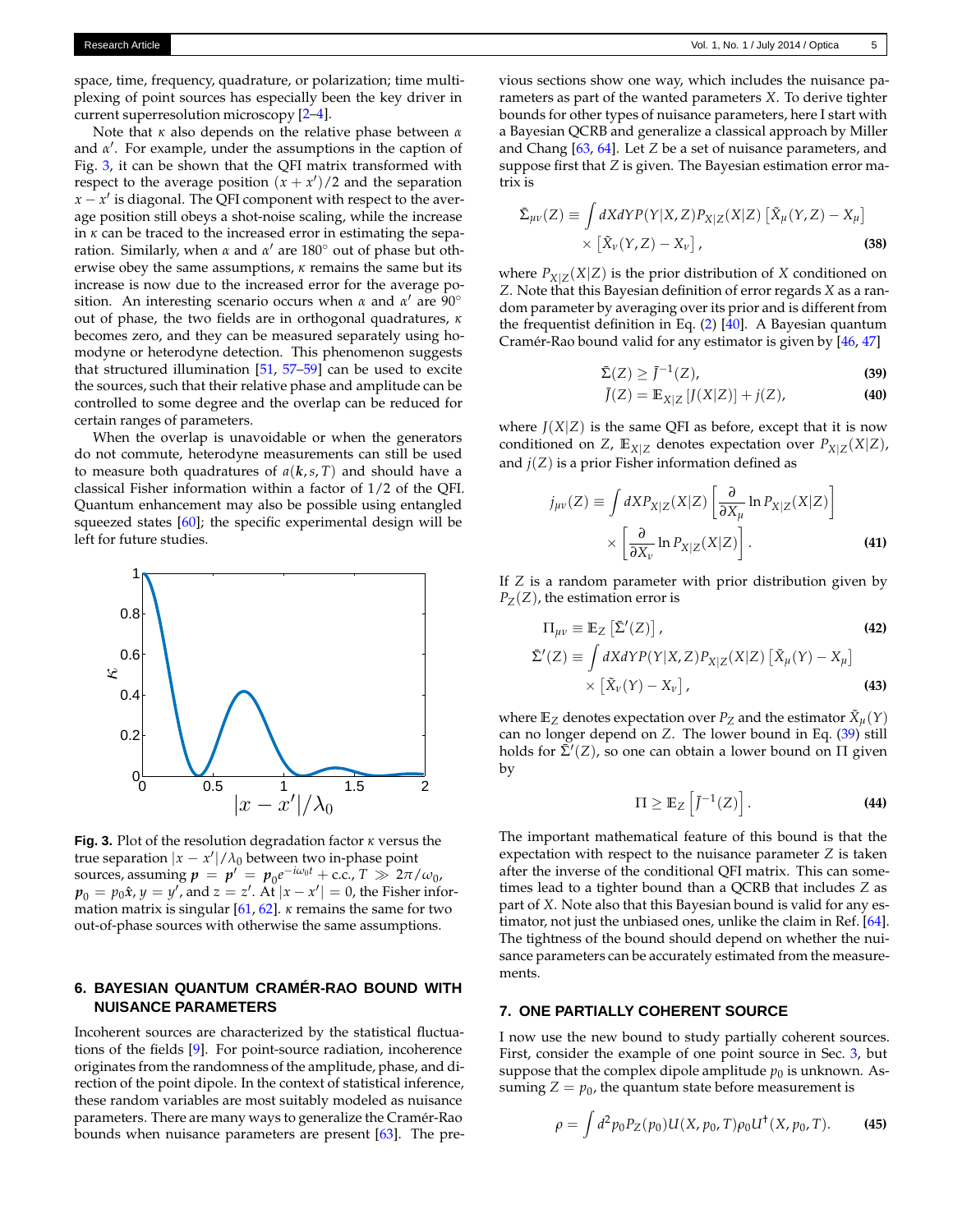If  $\rho_0$  is a vacuum state*,*  $U\rho_0U^\dagger$  is a coherent state, and  $\rho$  is a classical mixed state of light with  $P_Z(p_0)$  determining the Sudarshan-Glauber P function  $[9]$ . The random  $p_0$  therefore gives rise to a classical partially coherent source model. For an initial vacuum,  $\bar{J}(p_0)$  is given by

$$
\bar{J}_{\mu\nu}(p_0) = \frac{4}{W_{\mu}^2(p_0)} \delta_{\mu\nu} + j_{\mu\nu} = \frac{N(p_0)}{C_{\mu} \lambda_0^2} \delta_{\mu\nu} + j_{\mu\nu}, \qquad (46)
$$

where  $W_{\mu}$  and N now depend on the unknown dipole moment and  $C_u$  is a constant on the order of 1 that can be determined from Eqs. [\(21\)](#page-2-1) or [\(22\)](#page-2-2). Assuming that *j* is diagonal and independent of  $p_0$  and taking the inverse and then the expectation according to Eq. [\(44\)](#page-4-3), I obtain

$$
\Pi_{\mu\mu} \geq \mathbb{E}_{p_0} \left[ \frac{1}{4/W_{\mu}^2(p_0) + j_{\mu\mu}} \right] = \mathbb{E}_{p_0} \left[ \frac{1}{N(p_0)/(C_{\mu}\lambda_0^2) + j_{\mu\mu}} \right].
$$
\n(47)

For example, if  $P_Z(p_0)$  corresponds to the P function of a thermal source, the bound can be written in terms of the average radiated photon number  $\bar{N}$  as

$$
\mathbb{E}_{p_0} \left[ \frac{1}{N(p_0)/(C_\mu \lambda_0^2) + j_{\mu\mu}} \right]
$$
\n
$$
= \frac{C_\mu \lambda_0^2}{\bar{N}} \int_0^\infty dN \exp\left(-\frac{N}{\bar{N}}\right) \frac{1}{N + C_\mu \lambda_0^2 j_{\mu\mu}} \tag{48}
$$

$$
\approx \frac{C_{\mu}\lambda_0^2}{\bar{N}}\ln\frac{\bar{N}}{C_{\mu}\lambda_0^2j_{\mu\mu}}, \quad \frac{\bar{N}}{C_{\mu}\lambda_0^2}\gg j_{\mu\mu}.
$$
 (49)

An alternative Bayesian QCRB can be obtained by including  $p_0$ as part of *X*. In that case, the off-diagonal QFI elements between  $p_0$  and  $r$  turn out to be zero, and the expectation with respect to  $p_0$  is taken before the inverse, leading to a bound given by  $C_{\mu} \lambda_0^2 / N$ . The separate treatment of *p*<sub>0</sub> as nuisance parameter here involves taking the expectation after the inverse, giving rise to an additional factor  $\sim \ln N$  and thus a tighter bound for large  $N$ . In general, Jensen's inequality can be used to show that the shot-noise scaling with respect to the average photon number  $\mathbb{E}_{p_0}[N(p_0)]$  cannot be beat for any nonnegative P function.

#### <span id="page-5-1"></span>**8. TWO PARTIALLY COHERENT SOURCES**

Next, consider the example of two point sources in Sec. [5,](#page-3-1) and  $Z = (p_{0}, p'_{0})$  is now assumed to be unknown to model partially coherent sources. Assuming again that  $j$  is diagonal and  $X =$  $(x, x')$  is independent of  $Z$ ,

$$
\bar{J}_{xx}(\boldsymbol{p}_0) = \frac{4}{W_x^2(\boldsymbol{p}_0)} + j_{xx},
$$
\n(50)

$$
\bar{J}_{x'x'}(\boldsymbol{p}'_0) = \frac{4}{W_{x'}^2(\boldsymbol{p}'_0)} + j_{x'x'},
$$
\n(51)

$$
\bar{J}_{xx'}(p_0, p'_0) = \mathbb{E}_X \left[ J_{xx'}(p_0, p'_0) \right]. \tag{52}
$$

 $\bar{J}_{xx'}$  is now the expectation of  $J_{xx'}$  over  $X = (x, x')$ , conditioned on the dipole moments. If the two point sources are *a priori* known to be close relative to  $\lambda_0$ ,  $\bar{J}_{xx'}(p_0, p_0')$  can still have a significant magnitude for certain  $(p_0, p_0')$ . The bound given by Eq. [\(44\)](#page-4-3) becomes

$$
\Pi_{xx} \geq \mathbb{E}_{(\boldsymbol{p}_0, \boldsymbol{p}_0')} \left\{ \frac{1}{\bar{J}_{xx}(\boldsymbol{p}_0) [1 - \bar{\kappa}(\boldsymbol{p}_0, \boldsymbol{p}_0')] } \right\},\tag{53}
$$

where a new resolution degradation factor is defined as

$$
\bar{\kappa}(p_0, p'_0) \equiv \frac{\bar{J}_{xx'}^2(p_0, p'_0)}{\bar{J}_{xx}(p_0)\bar{J}_{x'x'}(p'_0)}.
$$
 (54)

The important point here is that  $\bar{\kappa}(p_0, p'_0)$  can still be close to 1 for certain values of  $(p_0, p'_0)$  if the two sources are *a priori* known to be close to each other relative to  $\lambda_0$ , 1/[1 −  $\pi(\mathbf{p}_0, \mathbf{p}'_0)$   $\gg$  1 is possible, and the expectation over  $(\mathbf{p}_0, \mathbf{p}'_0)$ will then be dominated by those large values. In other words, the resolution degradation effect derived for coherent sources must still exist for partially coherent sources if their radiated fields may have significant overlap.

An alternative Bayesian QCRB that includes  $(p_0, p'_0)$  as part of *X* can again be computed, but at some stage it involves taking the expectation of  $\bar{J}_{xx'}$  with respect to  $(p_0, p'_0)$  before the inverse is taken. For incoherent sources, this can reduce the offdiagonal components significantly; the resulting bound, while still valid, would be less tight and no longer demonstrate the resolution degradation effect.

#### <span id="page-5-0"></span>**9. SINGLE-PHOTON SOURCE**

Consider now an initially excited two-level atom in free space. A detailed analysis of atom-photon interaction is formidable [\[9](#page-7-0), [65\]](#page-8-12), but when the initial optical state is vacuum, spontaneous emission can be treated more easily, as the atom must decay to ground state in the long-time limit and the final optical state must contain exactly one photon. Using the continuous Fock space [\[9](#page-7-0)], the final optical state in the Schrödinger picture can be written with respect to the vacuum  $|0\rangle$  as

$$
|\Psi\rangle = c^{\dagger} |0\rangle, \qquad c^{\dagger} \equiv \sum_{s} \int d^{3}k \phi(k, s) a^{\dagger}(k, s), \qquad (55)
$$

where

$$
\phi(\mathbf{k},s) = \langle \mathbf{k}, s | \Psi \rangle = \langle 0 | a(\mathbf{k},s) | \Psi \rangle \tag{56}
$$

is the one-photon configuration-space amplitude. Following Chap. III.C of Ref. [\[65\]](#page-8-12), it can be expressed as

$$
\phi(k,s) = \frac{\langle k, s | \otimes \langle g | H_I | e \rangle \otimes | 0 \rangle}{\hbar [(\omega - \tilde{\omega}_0) + i/(2T_1)]} e^{-i\omega T},
$$
\n(57)

$$
H_I = i\omega_0 \left( \mu_{12} \sigma - \mu_{12}^* \sigma^{\dagger} \right) \cdot A(r), \tag{58}
$$

$$
A(r) = \sum_{s} \int d^3k \sqrt{\frac{\hbar}{2(2\pi)^3 \omega \epsilon_0}} \left[ a(k, s) \varepsilon(k, s) e^{ik \cdot r} + \text{h.c.} \right],
$$
\n(59)

$$
T_1 = \frac{3\pi\hbar\epsilon_0 c^3}{|\mu_{12}|^2 \omega_0^3},\tag{60}
$$

where  $|e\rangle$  and  $|g\rangle$  are the excited and ground atomic states,  $\omega_0$  is the atomic resonance frequency,  $\tilde{\omega}_0$  is the Lamb-shifted atomic frequency,  $T_1$  is the decay time,  $\mu_{12}$  is the off-diagonal atomic dipole moment, and  $\sigma \equiv |g\rangle\langle e|$  is the atomic lowering operator. The result is

$$
\phi(k,s) = \frac{1}{i(\omega - \tilde{\omega}_0) + 1/(2T_1)} \sqrt{\frac{\omega_0^2}{2(2\pi)^3 \hbar \omega \epsilon_0}} \mu_{12} \cdot \varepsilon^*(k,s)
$$
  
×  $e^{-ik \cdot r - i\omega T}$ . (61)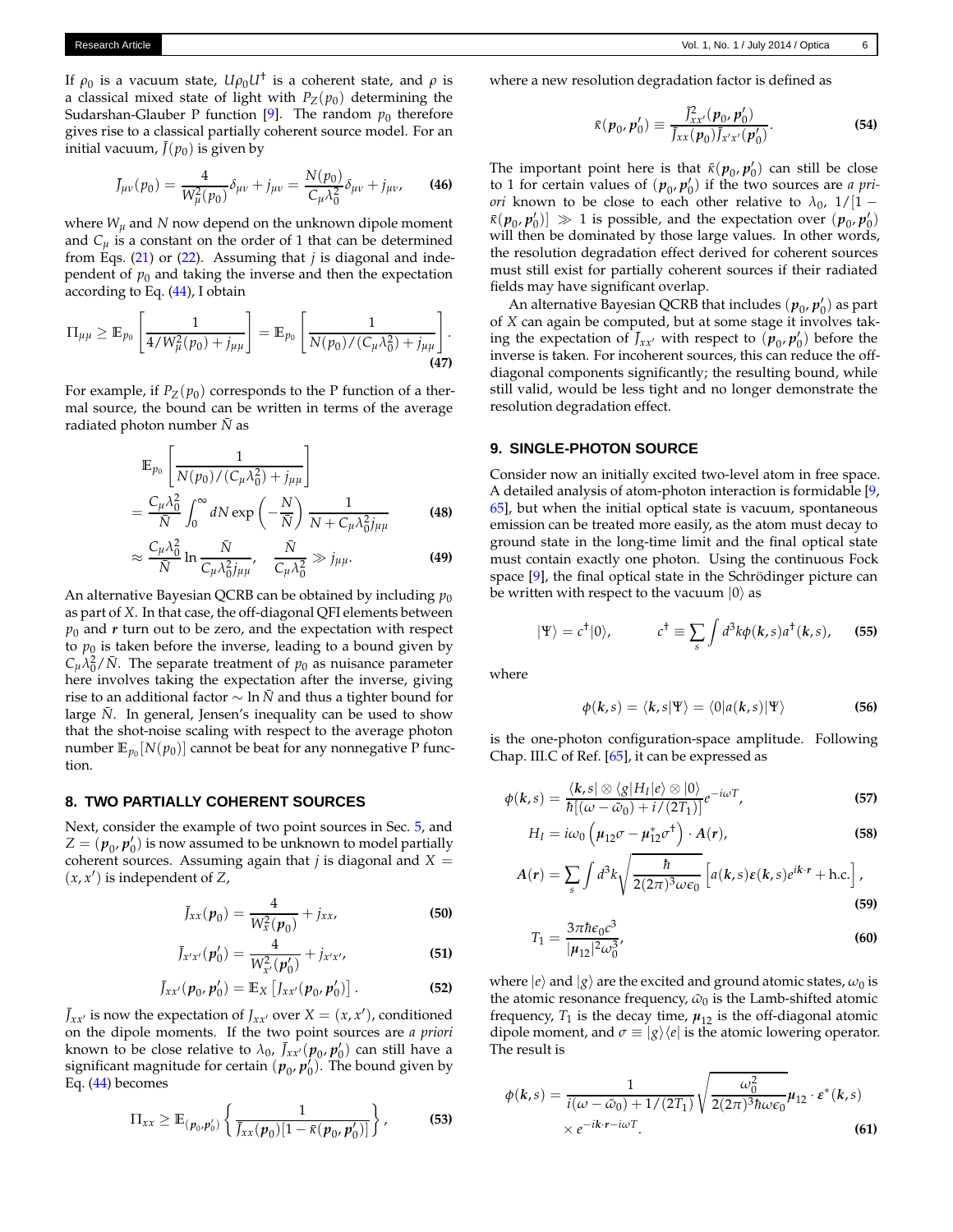Consider the fidelity

$$
F = |\langle 0|c(X)c^{\dagger}(X+\delta X)|0\rangle|^2
$$
 (62)

$$
= \left| \left[ c(X), c^{\dagger}(X + \delta X) \right] \right|^2 \tag{63}
$$

$$
\approx 1 + \sum_{\mu,\nu} \delta X_{\mu} \delta X_{\nu} \left\{ \text{Re} \left[ c, \frac{\partial^2 c^{\dagger}}{\partial X_{\mu} \partial X_{\nu}} \right] + \text{Im} \left[ c, \frac{\partial c^{\dagger}}{\partial X_{\mu}} \right] \text{Im} \left[ c, \frac{\partial c^{\dagger}}{\partial X_{\nu}} \right] \right\},
$$
\n(64)

where the fact

$$
\operatorname{Re}\langle 0 \vert c \frac{\partial c^{\dagger}}{\partial X_{\mu}} \vert 0 \rangle = \operatorname{Re} \left[ c, \frac{\partial c^{\dagger}}{\partial X_{\mu}} \right] = 0 \tag{65}
$$

due to  $\langle 0 | c(X + \delta X) c^{\dagger}(X + \delta X) | 0 \rangle = \langle 0 | c(X) c^{\dagger}(X) | 0 \rangle = 1$  has been used. It can further be shown that

$$
\left[c, \frac{\partial c^{\dagger}}{\partial X_{\mu}}\right] = \sum_{s} \int d^{3}k \phi^{*}(k, s) \frac{\partial \phi(k, s)}{\partial X_{\mu}} = 0, \quad (66)
$$

leading to a QFI given by

$$
J_{\mu\nu} = -4 \operatorname{Re} \left[ c, \frac{\partial^2 c^{\dagger}}{\partial X_{\mu} \partial X_{\nu}} \right]
$$
 (67)

$$
= -4 \operatorname{Re} \sum_{s} \int d^3k \phi^*(k, s) \frac{\partial^2 \phi(k, s)}{\partial X_{\mu} \partial X_{\nu}}.
$$
 (68)

$$
=4\operatorname{Re}\sum_{s}\int d^{3}k \frac{k_{\mu}k_{\nu}}{(\omega-\tilde{\omega}_{0})^{2}+1/(4T_{1}^{2})}\frac{\omega_{0}^{2}}{2(2\pi)^{3}\hbar\omega\epsilon_{0}}\times|\mu_{12}\cdot\epsilon^{*}(k,s)|^{2}.
$$
\n(69)

Assuming that the decay time is much longer than the optical period ( $T_1 \gg 2\pi/\tilde{\omega}_0$ ) and the Lamb shift is much smaller than the optical  $\omega_0$  ( $\tilde{\omega}_0 \approx \omega_0$ ), the QFI becomes

$$
J_{\mu\nu} \approx 4 \operatorname{Re} \sum_{s} \int d^{3}k k_{\mu} k_{\nu} 2\pi T_{1} \delta(\omega - \omega_{0}) \frac{\omega_{0}^{2}}{2(2\pi)^{3} \hbar \omega \epsilon_{0}} \times |\mu_{12} \cdot \varepsilon^{*}(k, s)|^{2}.
$$
 (70)

This turns out to be identical to the QFI derived in Sec. [3](#page-1-2) for an  $N = 1$  classical source:

$$
J_{\mu\nu} = \frac{4\delta_{\mu\nu}}{NW_{\mu}^2} \sim \frac{\delta_{\mu\nu}}{\lambda_0^2}, \qquad \Sigma_{\mu\mu} \ge J_{\mu\mu}^{-1} = \frac{NW_{\mu}^2}{4} \sim \lambda_0^2, \tag{71}
$$

where *N* is defined in Eq. [\(16\)](#page-2-4) and  $W_{\mu}$  is defined in Eq. [\(20\)](#page-2-5) and given by Eqs. [\(21\)](#page-2-1) or Eqs. [\(22\)](#page-2-2), such that  $NW_{\mu}^2$  is on the order of  $\lambda_0^2$ . This result shows that a single-photon source offers no fundamental advantage over a classical source that emits one photon on average. Superresolution beyond the classical Abbe-Rayleigh limit can still be obtained, however, if the experiment can be repeated. The QFI is then multiplied by the number of trials *M*, which is also the total number of emitted photons, and the resulting QCRB is identical to that for a classical source with *M* replacing *N*. The experiments reported by Refs. [\[35](#page-7-24)[–37](#page-7-10)] certainly involved a large number of measurements of many photons in total, which can explain the apparent superresolution, but it remains to be seen whether their methods are accurate or efficient in estimating object parameters.

For two atoms with large separation ( $|r - r'| \gg \lambda_0$ ), the oneatom analysis is expected to be applicable to each atom independently. The analysis of two close atoms is much more challenging because of atomic cooperative effects such as the Dicke

superradiance [\[9](#page-7-0)] and the Förster resonance energy transfer [\[4\]](#page-6-3). Beyond the current assumption of spontaneous emission, it will also be interesting, though highly nontrivial, to analyze the interaction between two-level atoms and other states of light, such as coherent states or squeezed states, and investigate their quantum localization limits and the possibility of quantum enhancement.

#### **10. CONCLUSION**

I have derived quantum limits to point-source localization using quantum estimation theory and the quantum theory of electromagnetic fields. These results not only provide general nogo theorems concerning the microscope resolution, they should also motivate further progress in microscopy through classical or quantum techniques beyond the current assumptions. For example, the presented theory may be applied to other more exotic quantum states of light interacting with quantum sources, such as multilevel atoms [\[9,](#page-7-0) [66](#page-8-13)], quantum dots [\[35,](#page-7-24) [67\]](#page-8-14), diamond defects [\[36](#page-7-25), [37](#page-7-10), [68\]](#page-8-15), and second-harmonic nanoparticles [\[54](#page-8-2)[–56](#page-8-4)]. It is also possible to generalize the current formalism for open quantum systems  $[69–72]$  $[69–72]$  to account for mixed states, decoherence, optical losses, background noises, and imperfect measurement efficiency. The phenomenon of fluorescence intermittency or blinking represents another interesting challenge to the statistical analysis, as a fluorescent source can turn itself on and off randomly and the localization of two blinking sources offers another route to superresolution [\[73\]](#page-8-18). If done with care, the application of quantum information science to microscopy is destined to yield sound insights and opportunities in both fields.

#### **FUNDING INFORMATION**

Singapore National Research Foundation (NRF-NRFF2011-07).

#### **REFERENCES**

- <span id="page-6-0"></span>1. M. Born and E. Wolf, *Principles of Optics: Electromagnetic Theory of Propagation, Interference and Diffraction of Light* (Cambridge University Press, Cambridge, 1999).
- <span id="page-6-1"></span>2. S. W. Hell, "Far-field optical nanoscopy," Science **316**, 1153– 1158 (2007).
- <span id="page-6-2"></span>3. E. Betzig, G. H. Patterson, R. Sougrat, O. W. Lindwasser, S. Olenych, J. S. Bonifacino, M. W. Davidson, J. Lippincott-Schwartz, and H. F. Hess, "Imaging intracellular fluorescent proteins at nanometer resolution," Science **313**, 1642– 1645 (2006).
- <span id="page-6-3"></span>4. W. E. Moerner, "New directions in single-molecule imaging and analysis," Proceedings of the National Academy of Sciences **104**, 12596–12602 (2007).
- <span id="page-6-4"></span>5. N. Bobroff, "Position measurement with a resolution and noise-limited instrument," Review of Scientific Instruments **57**, 1152–1157 (1986).
- 6. R. E. Thompson, D. R. Larson, and W. W. Webb, "Precise nanometer localization analysis for individual fluorescent probes," Biophysical Journal **82**, 2775–2783 (2002).
- <span id="page-6-6"></span>7. R. J. Ober, S. Ram, and E. S. Ward, "Localization accuracy in single-molecule microscopy," Biophysical Journal **86**, 1185– 1200 (2004).
- <span id="page-6-5"></span>8. S. Ram, E. S. Ward, and R. J. Ober, "Beyond rayleigh's criterion: A resolution measure with application to single-molecule microscopy," Proceedings of the National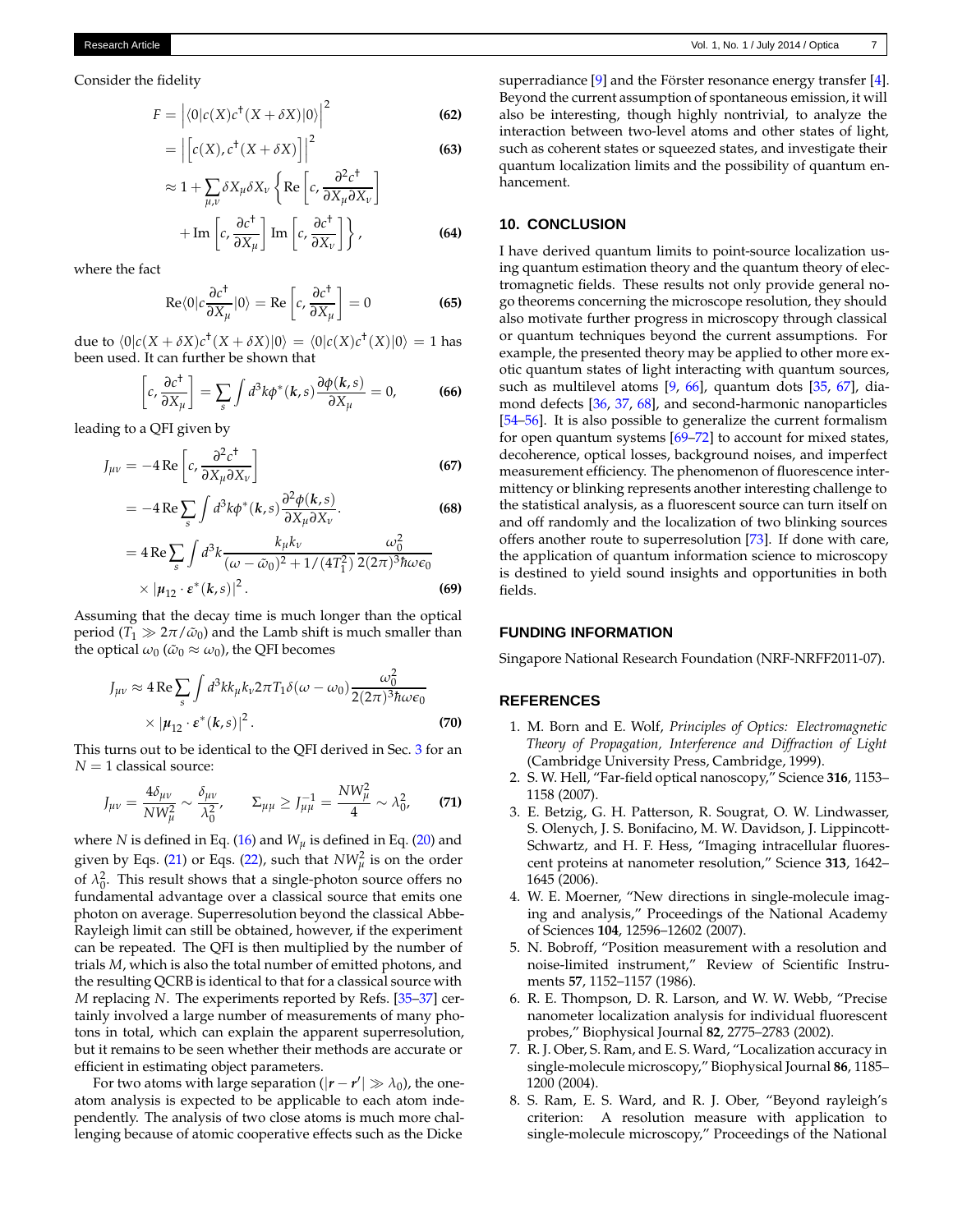Academy of Sciences of the United States of America **103**, 4457–4462 (2006).

- <span id="page-7-0"></span>9. L. Mandel and E. Wolf, *Optical Coherence and Quantum Optics* (Cambridge University Press, Cambridge, 1995).
- <span id="page-7-1"></span>10. C. J. R. Sheppard, "The optics of microscopy," Journal of Optics A: Pure and Applied Optics **9**, S1 (2007).
- <span id="page-7-2"></span>11. M. V. Berry and S. Popescu, "Evolution of quantum superoscillations and optical superresolution without evanescent waves," Journal of Physics A: Mathematical and General **39**, 6965 (2006).
- <span id="page-7-3"></span>12. N. I. Zheludev, "What diffraction limit?" Nature Materials **7**, 420–422 (2008).
- 13. F. M. Huang and N. I. Zheludev, "Super-resolution without evanescent waves," Nano Letters **9**, 1249–1254 (2009).
- <span id="page-7-4"></span>14. H. J. Hyvärinen, S. Rehman, J. Tervo, J. Turunen, and C. J. R. Sheppard, "Limitations of superoscillation filters in microscopy applications," Opt. Lett. **37**, 903–905 (2012).
- <span id="page-7-5"></span>15. C. W. Helstrom, *Quantum Detection and Estimation Theory* (Academic Press, New York, 1976).
- <span id="page-7-6"></span>16. A. S. Holevo, *Statistical Structure of Quantum Theory* (Springer-Verlag, Berlin, 2001).
- <span id="page-7-7"></span>17. C. W. Helstrom, "Estimation of object parameters by a quantum-limited optical system," J. Opt. Soc. Am. **60**, 233– 239 (1970).
- 18. M. I. Kolobov, "The spatial behavior of nonclassical light," Rev. Mod. Phys. **71**, 1539–1589 (1999).
- 19. C. Fabre, J. B. Fouet, and A. Maître, "Quantum limits in the measurement of very small displacements in optical images," Optics Letters **25**, 76–78 (2000).
- 20. N. Treps, N. Grosse, W. P. Bowen, C. Fabre, H.-A. Bachor, and P. K. Lam, "A quantum laser pointer," Science **301**, 940– 943 (2003).
- 21. S. Barnett, C. Fabre, and A. Maıtre, "Ultimate quantum limits for resolution of beam displacements," The European Physical Journal D - Atomic, Molecular, Optical and Plasma Physics **22**, 513–519 (2003).
- 22. A. N. Boto, P. Kok, D. S. Abrams, S. L. Braunstein, C. P. Williams, and J. P. Dowling, "Quantum interferometric optical lithography: Exploiting entanglement to beat the diffraction limit," Phys. Rev. Lett. **85**, 2733–2736 (2000).
- 23. H. Li, V. A. Sautenkov, M. M. Kash, A. V. Sokolov, G. R. Welch, Y. V. Rostovtsev, M. S. Zubairy, and M. O. Scully, "Optical imaging beyond the diffraction limit via dark states," Phys. Rev. A **78**, 013803 (2008).
- 24. R. W. Boyd and J. P. Dowling, "Quantum lithography: status of the field," Quantum Information Processing **11**, 891– 901 (2012).
- <span id="page-7-22"></span>25. M. Tsang, "Quantum imaging beyond the diffraction limit by optical centroid measurements," Phys. Rev. Lett. **102**, 253601 (2009).
- 26. H. Shin, K. W. C. Chan, H. J. Chang, and R. W. Boyd, "Quantum spatial superresolution by optical centroid measurements," Phys. Rev. Lett. **107**, 083603 (2011).
- 27. L. A. Rozema, J. D. Bateman, D. H. Mahler, R. Okamoto, A. Feizpour, A. Hayat, and A. M. Steinberg, "Scalable spatial superresolution using entangled photons," Phys. Rev. Lett. **112**, 223602 (2014).
- 28. V. Giovannetti, S. Lloyd, L. Maccone, and J. H. Shapiro, "Sub-rayleigh-diffraction-bound quantum imaging," Phys. Rev. A **79**, 013827 (2009).
- 29. R. Nair and B. J. Yen, "Optimal quantum states for image sensing in loss," Phys. Rev. Lett. **107**, 193602 (2011).
- 30. S. Pirandola, "Quantum reading of a classical digital mem-

ory," Phys. Rev. Lett. **106**, 090504 (2011).

- 31. C. A. Pérez-Delgado, M. E. Pearce, and P. Kok, "Fundamental limits of classical and quantum imaging," Phys. Rev. Lett. **109**, 123601 (2012).
- 32. P. R. Hemmer and T. Zapata, "The universal scaling laws that determine the achievable resolution in different schemes for super-resolution imaging," Journal of Optics **14**, 083002 (2012).
- 33. P. C. Humphreys, M. Barbieri, A. Datta, and I. A. Walmsley, "Quantum enhanced multiple phase estimation," Phys. Rev. Lett. **111**, 070403 (2013).
- <span id="page-7-9"></span>34. O. Schwartz and D. Oron, "Improved resolution in fluorescence microscopy using quantum correlations," Phys. Rev. A **85**, 033812 (2012).
- <span id="page-7-24"></span>35. O. Schwartz, J. M. Levitt, R. Tenne, S. Itzhakov, Z. Deutsch, and D. Oron, "Superresolution microscopy with quantum emitters," Nano Letters **13**, 5832–5836 (2013).
- <span id="page-7-25"></span>36. J.-M. Cui, F.-W. Sun, X.-D. Chen, Z.-J. Gong, and G.-C. Guo, "Quantum statistical imaging of particles without restriction of the diffraction limit," Phys. Rev. Lett. **110**, 153901 (2013).
- <span id="page-7-10"></span>37. D. Gatto Monticone, K. Katamadze, P. Traina, E. Moreva, J. Forneris, I. Ruo-Berchera, P. Olivero, I. P. Degiovanni, G. Brida, and M. Genovese, "Beating the abbe diffraction limit in confocal microscopy via nonclassical photon statistics," Phys. Rev. Lett. **113**, 143602 (2014).
- <span id="page-7-8"></span>38. M. A. Taylor, J. Janousek, V. Daria, J. Knittel, B. Hage, H.-A. Bachor, and W. P. Bowen, "Biological measurement beyond the quantum limit," Nature Photonics **7**, 229–233 (2013).
- <span id="page-7-11"></span>39. H. M. Wiseman and G. J. Milburn, *Quantum Measurement and Control* (Cambridge University Press, Cambridge, 2010).
- <span id="page-7-12"></span>40. H. L. Van Trees, *Detection, Estimation, and Modulation Theory, Part I.* (John Wiley & Sons, New York, 2001).
- <span id="page-7-13"></span>41. S. L. Braunstein and C. M. Caves, "Statistical distance and the geometry of quantum states," Phys. Rev. Lett. **72**, 3439– 3443 (1994).
- <span id="page-7-14"></span>42. M. Tsang and R. Nair, "Fundamental quantum limits to waveform detection," Phys. Rev. A **86**, 042115 (2012).
- <span id="page-7-15"></span>43. M. G. A. Paris, "Quantum estimation for quantum technology," International Journal of Quantum Information **7**, 125– 137 (2009).
- <span id="page-7-16"></span>44. A. De Pasquale, D. Rossini, P. Facchi, and V. Giovannetti, "Quantum parameter estimation affected by unitary disturbance," Phys. Rev. A **88**, 052117 (2013).
- <span id="page-7-17"></span>45. A. Fujiwara, "Strong consistency and asymptotic efficiency for adaptive quantum estimation problems," Journal of Physics A: Mathematical and General **39**, 12489 (2006).
- <span id="page-7-18"></span>46. H. P. Yuen and M. Lax, "Multiple-parameter quantum estimation and measurement of nonselfadjoint observables," IEEE Transactions on Information Theory **19**, 740–750 (1973).
- <span id="page-7-23"></span>47. M. Tsang, H. M. Wiseman, and C. M. Caves, "Fundamental quantum limit to waveform estimation," Phys. Rev. Lett. **106**, 090401 (2011).
- 48. M. Tsang, "Ziv-Zakai error bounds for quantum parameter estimation," Phys. Rev. Lett. **108**, 230401 (2012).
- <span id="page-7-19"></span>49. D. W. Berry, M. Tsang, M. J. W. Hall, and H. M. Wiseman, "The quantum Bell-Ziv-Zakai bounds and Heisenberg limits for waveform estimation," ArXiv e-prints (2014).
- <span id="page-7-20"></span>50. J. W. Goodman, *Introduction to Fourier Optics* (McGraw-Hill, New York, 2004).
- <span id="page-7-21"></span>51. R. Heintzmann and M. G. L. Gustafsson, "Subdiffraction